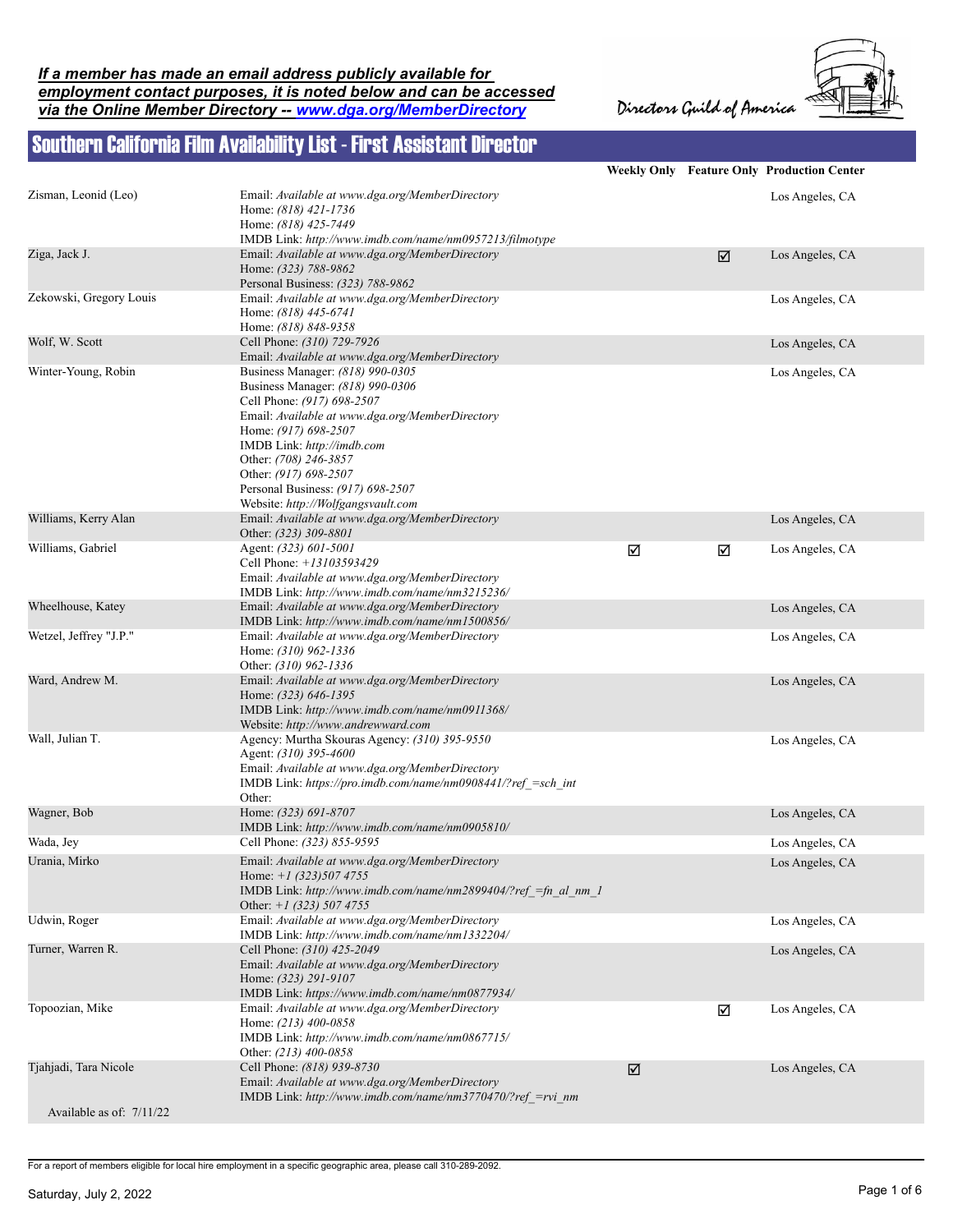| Taylor, J. D.              | Cell Phone: (404) 915-2393<br>Email: Available at www.dga.org/MemberDirectory<br>Home: (404) 622-8342                                                                                                             |                      | Los Angeles, CA |
|----------------------------|-------------------------------------------------------------------------------------------------------------------------------------------------------------------------------------------------------------------|----------------------|-----------------|
| Tavani, Jeff               | Cell Phone: (845) 367-1587<br>Email: Available at www.dga.org/MemberDirectory<br>IMDB Link: https://www.imdb.com/name/nm3543670/?ref =fn al nm 1                                                                  |                      | Los Angeles, CA |
| Swab, Sharon               | Email: Available at www.dga.org/MemberDirectory                                                                                                                                                                   |                      | Los Angeles, CA |
| Subramaniam, Babu          | Email: Available at www.dga.org/MemberDirectory<br>Home: (213) 509-0468<br>IMDB Link: http://www.imdb.com/name/nm0836992/?ref =fn al nm 1<br>Other: (213) 509-0468                                                |                      | Los Angeles, CA |
| Stephenson, Caroline F.    | Email: Available at www.dga.org/MemberDirectory<br>Home: (252) 395-2327<br>IMDB Link: http://www.imdb.com/name/nm0827216/?ref_=fn_al_nm_1<br>Other: (252) 395-2327<br>Website: https://www.carolinestephenson.com |                      | Los Angeles, CA |
| Steinman, Alan Cary        | Email: Available at www.dga.org/MemberDirectory<br>Home: (818) 448-6212<br>Home: (818) 990-9075<br>IMDB Link: http://www.imdb.com/name/nm0826149/                                                                 |                      | Los Angeles, CA |
| Steinberg, Barry R.        | Email: Available at www.dga.org/MemberDirectory                                                                                                                                                                   |                      | Los Angeles, CA |
| Spies, James               | Agency: Preferred Artists: (818) 990-0305                                                                                                                                                                         |                      | Undecided, CA   |
|                            | Email: Available at www.dga.org/MemberDirectory                                                                                                                                                                   |                      |                 |
| Smith, Matthew Dennis      | Email: Available at www.dga.org/MemberDirectory<br>Home: (310) 293-8747<br>IMDB Link: http://www.imdb.com/name/nm0809298/                                                                                         |                      | Los Angeles, CA |
| Shiffman, Jeff R.          | Cell Phone: (323) 244-1962<br>Email: Available at www.dga.org/MemberDirectory<br>IMDB Link: http://www.imdb.com/name/nm0793304/                                                                                   |                      | Los Angeles, CA |
| Shepherd, Andrew J.        | Cell Phone: (562) 230-0609<br>Email: Available at www.dga.org/MemberDirectory<br>Home: (562) 230-0609<br>IMDB Link: http://www.imdb.com/name/nm1966202/                                                           | ☑                    | Los Angeles, CA |
| Senechal, Scott            | Email: Available at www.dga.org/MemberDirectory<br>Home: (310) 904-3521                                                                                                                                           |                      | Los Angeles, CA |
| Schroer, Robert D.         | Email: Available at www.dga.org/MemberDirectory<br>Home: (310) 850-0977<br>Home: (818) 912-6423                                                                                                                   |                      | Los Angeles, CA |
| Schneider, Paul            | Cell Phone: (310) 968-9555<br>Email: Available at www.dga.org/MemberDirectory<br>Home: (310) 968-9555<br>IMDB Link: http://www.imdb.com/name/nm0773972/?ref =nv sr 3                                              |                      | Los Angeles, CA |
| Sadler, Christopher T.     | Cell Phone: (310) 801-1292<br>Email: Available at www.dga.org/MemberDirectory<br>IMDB Link: http://www.imdb.com/name/nm1215008/                                                                                   |                      | Los Angeles, CA |
| Rosser, Richard            | Cell Phone: (818) 404-1642<br>Email: Available at www.dga.org/MemberDirectory<br>Home: (818) 404-1642<br>IMDB Link: http://www.imdb.com/name/nm0006930/?ref_=fn_al_nm_1                                           |                      | Los Angeles, CA |
| Rosentreter, Ellen M.      | Email: Available at www.dga.org/MemberDirectory<br>Home: (323) 447-4344<br>IMDB Link: http://www.imdb.com/name/nm0742838<br>Other: (323) 447-4344<br>Website: http://www.facebook.com/etrets                      |                      | Los Angeles, CA |
| Rosenberg, Drew Ann        | Email: Available at www.dga.org/MemberDirectory<br>Home: (310) 415-4288                                                                                                                                           |                      | Los Angeles, CA |
| Roda, Robert S.            | Cell Phone: (310) 283-8699<br>Email: Available at www.dga.org/MemberDirectory<br>IMDB Link: http://www.imdb.com/name/nm0734404/?ref = fn al nm 3                                                                  |                      | Los Angeles, CA |
| Rinaldo-Williams, Concetta | Email: Available at www.dga.org/MemberDirectory<br>Home: (808) 652-2375                                                                                                                                           |                      | Los Angeles, CA |
| Riley, Bob                 | Email: Available at www.dga.org/MemberDirectory<br>Home: (323) 395-9069                                                                                                                                           |                      | Los Angeles, CA |
| Remick, Scott D.           | Email: Available at www.dga.org/MemberDirectory<br>IMDB Link: http://www.imdb.com/name/nm0718933/<br>Personal Business: (619) 804-4613                                                                            | $\boxed{\mathbf{Z}}$ | Los Angeles, CA |
| Race, Louis S.             | Email: Available at www.dga.org/MemberDirectory<br>Home: (310) 283-6606<br>Home: (310) 645-4782                                                                                                                   |                      | Los Angeles, CA |
| Potthast, Cynthia A.       | Cell Phone: (818) 359-1100<br>Email: Available at www.dga.org/MemberDirectory<br>Home: (323) 653-9801<br>Home: (818) 359-1100                                                                                     |                      | Los Angeles, CA |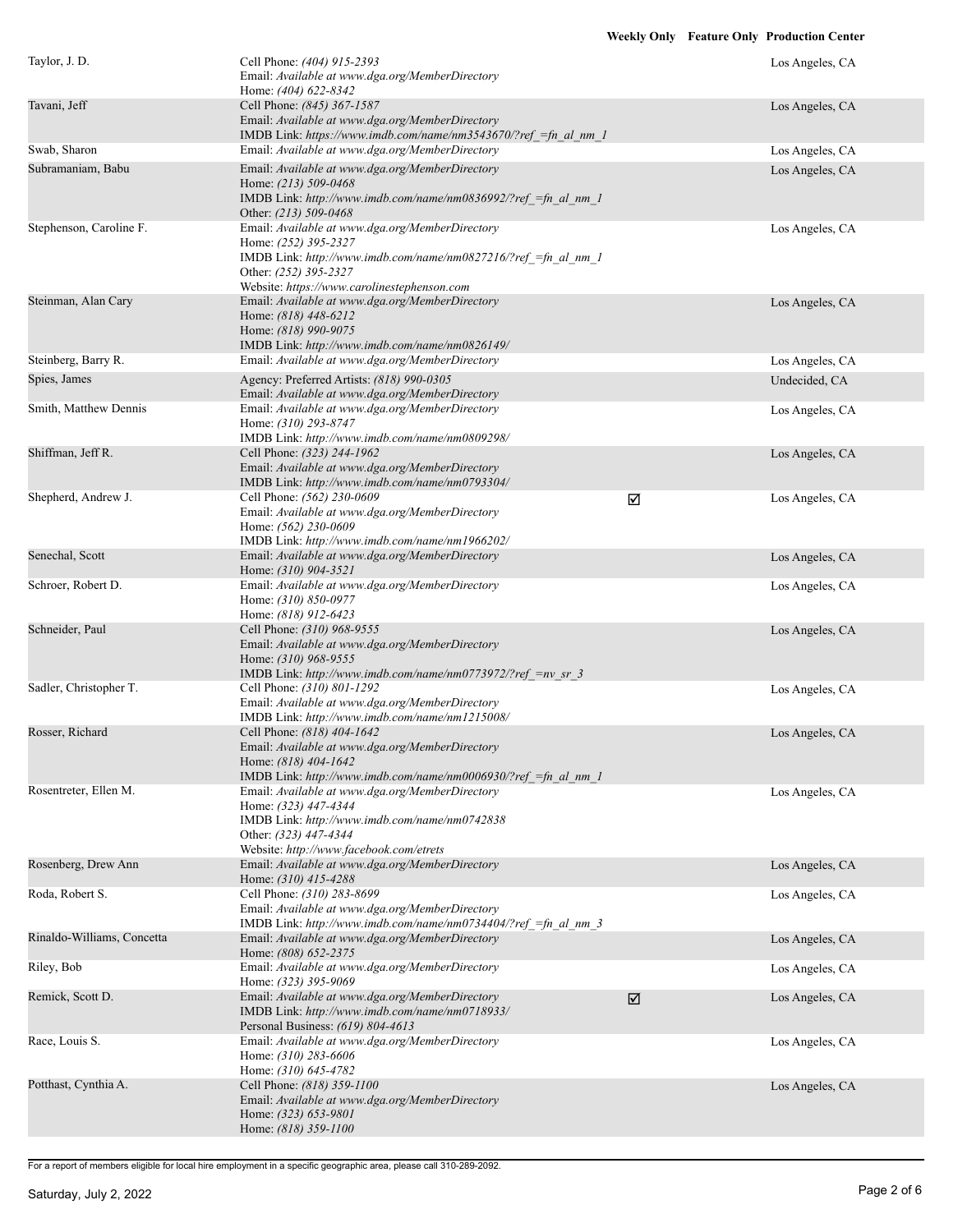|                                         |                                                                                                                                                                                                                                |   |   | <b>Weekly Only Feature Only Production Center</b> |
|-----------------------------------------|--------------------------------------------------------------------------------------------------------------------------------------------------------------------------------------------------------------------------------|---|---|---------------------------------------------------|
| Phillips Jr., Michael (Jocco)           | Email: Available at www.dga.org/MemberDirectory<br>Home: (661) 478-4798                                                                                                                                                        |   |   | Los Angeles, CA                                   |
| Payton, Joseph H.                       | Email: Available at www.dga.org/MemberDirectory<br>Home: (213) 952-4359                                                                                                                                                        |   |   | Los Angeles, CA                                   |
| Papazian Jr., Robert A.                 | Employment: (310) 849-0596<br>Home: (310) 641-6361<br>Home: (310) 849-0596                                                                                                                                                     |   |   | Los Angeles, CA                                   |
| Oliver, Robin Randal                    | Cell Phone: 310-560-2588/310-428-8544<br>Email: Available at www.dga.org/MemberDirectory<br>Home: $(310)$ 560-2588<br>IMDB Link: http://www.imdb.com/name/nm0646981/?ref =fn al nm 1<br>Other: (310) 560-2588                  | ☑ |   | Los Angeles, CA                                   |
| Murphy, Nate                            | Email: Available at www.dga.org/MemberDirectory<br>Home: (818) 400-5958                                                                                                                                                        |   |   | Los Angeles, CA                                   |
| Moore, Joe                              | Cell Phone: (818) 917-3380<br>Email: Available at www.dga.org/MemberDirectory<br>Home: (818) 591-7730<br>Home: (818) 917-3380<br>IMDB Link: http://pro.imdb.com/name/nm0601423/<br>Website: http://www.linkedin.com/in/inthbiz |   |   | Los Angeles, CA                                   |
| Moon, Brian Patrick                     | Cell Phone: (954) 243-6627<br>Email: Available at www.dga.org/MemberDirectory<br>Home: (954) 929-5422<br>IMDB Link: https://www.imdb.com/name/nm0600595/?ref =fn al nm 1                                                       | ☑ | ☑ | Los Angeles, CA                                   |
| Montanti, Linda                         | Agency: United Talent Agency: (310) 273-6700<br>Cell Phone: (310) 614-2860<br>Email: Available at www.dga.org/MemberDirectory                                                                                                  |   |   | Los Angeles, CA                                   |
| Mofford, Eric S.                        | Email: Available at www.dga.org/MemberDirectory<br>IMDB Link: https://www.imdb.com/name/nm0595668/                                                                                                                             |   |   | Los Angeles, CA                                   |
| Miller, Andrew                          | Email: Available at www.dga.org/MemberDirectory<br>Home: (630) 309-2639                                                                                                                                                        |   |   | Los Angeles, CA                                   |
| Michaelson, Brad I.                     | Email: Available at www.dga.org/MemberDirectory<br>Home: (818) 590-0310<br>Website: www.bradmovie.com                                                                                                                          |   |   | Los Angeles, CA                                   |
| Metzger, Doug                           | Cell Phone: (406) 209-0622<br>Home: (406) 209-0622                                                                                                                                                                             |   |   | Los Angeles, CA                                   |
| McNamara, Kevin M.                      | Email: Available at www.dga.org/MemberDirectory<br>Home: (603) 732-0765<br>Home: (603) 854-1869<br>Personal Business: (603) 854-1869                                                                                           |   |   | New York, NY                                      |
| Mazzola, Eugene                         | Cell Phone: 206.499.8984<br>Email: Available at www.dga.org/MemberDirectory<br>Home: (206) 499-8984<br>IMDB Link: http://pro.imdb.com/name/nm0563614/                                                                          |   |   | Los Angeles, CA                                   |
| Maxcy, Jill                             | Email: Available at www.dga.org/MemberDirectory<br>Home: (323) 336-4119<br>IMDB Link: http://www.imdb.com/name/nm0561524/<br>Website: http://jillmaxcy.com/                                                                    |   |   | Los Angeles, CA                                   |
| Mattson, Polly Ann                      | Email: Available at www.dga.org/MemberDirectory<br>Home: (310) 770-7749<br>IMDB Link: http://www.imdb.com/name/nm0090672                                                                                                       |   |   | Los Angeles, CA                                   |
| Matal, Conte Mark                       | Home: (818) 648-9831                                                                                                                                                                                                           | ☑ | ☑ | Los Angeles, CA                                   |
| Mastracchi Manes, Enrico                | Agency: United Talent Agency: (310) 273-6700<br>Cell Phone: $+1-424.236.1246$<br>Email: Available at www.dga.org/MemberDirectory<br>Home: $+1-424.236.1246$                                                                    |   |   | Los Angeles, CA                                   |
| Malik, Ariana                           | Cell Phone: (646) 207-4135<br>Email: Available at www.dga.org/MemberDirectory<br>IMDB Link: https://www.imdb.com/name/nm2452594/?ref =fn al nm 1                                                                               |   |   | Los Angeles, CA                                   |
| Mahmood, Rusty                          | Email: Available at www.dga.org/MemberDirectory<br>Home: (323) 919-3167                                                                                                                                                        |   |   | Los Angeles, CA                                   |
| Available as of: 7/11/22<br>Lewis, Neil | Cell Phone: (917) 375-7940                                                                                                                                                                                                     |   |   | Los Angeles, CA                                   |
|                                         | Email: Available at www.dga.org/MemberDirectory                                                                                                                                                                                |   |   |                                                   |
| Leatham, Dan                            | Email: Available at www.dga.org/MemberDirectory<br>Home: (818) 585-3354<br>IMDB Link: http://www.imdb.com/name/nm0495304/?ref =fn al nm 1                                                                                      |   |   | Los Angeles, CA                                   |
| Lamkin, Dan                             | Cell Phone: (773) 501-8331<br>Email: Available at www.dga.org/MemberDirectory<br>IMDB Link: https://www.imdb.com/name/nm2965926/<br>Website: https://www.danlamkin.com                                                         |   |   | Los Angeles, CA                                   |
| Kritzer, Heather R.                     | Email: Available at www.dga.org/MemberDirectory<br>IMDB Link: http://www.imdb.com/name/nm0471744/<br>Website: https://www.linkedin.com/in/heather-r-kritzer-bb57bb7/                                                           |   |   | Los Angeles, CA                                   |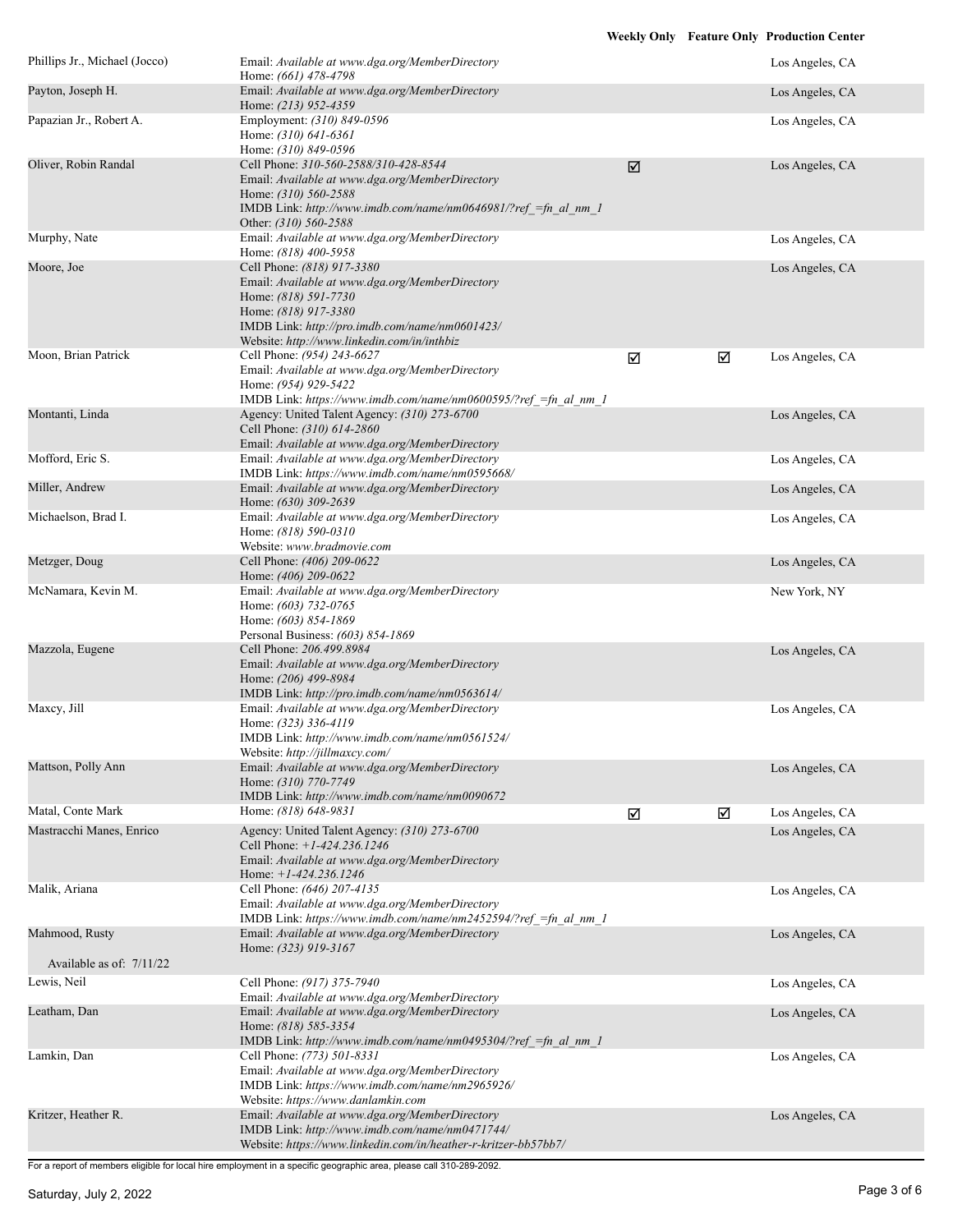| Krengel, Kris               | Email: Available at www.dga.org/MemberDirectory<br>Home: (310) 735-6265<br>Phone: (808) 223-4600                                                                                                                   |   | Los Angeles, CA |
|-----------------------------|--------------------------------------------------------------------------------------------------------------------------------------------------------------------------------------------------------------------|---|-----------------|
| Kelly, Rick                 | Email: Available at www.dga.org/MemberDirectory<br>Home: (318) 869-4867<br>Home: (323) 445-6032<br>IMDB Link: https://www.imdb.com/name/nm0446822/?ref = fn al nm 3                                                | ☑ | Los Angeles, CA |
| Kaye, Jean M.               | Email: Available at www.dga.org/MemberDirectory<br>Home: (310) 990-0700                                                                                                                                            |   | Los Angeles, CA |
| Johnson, Esther Elise       | Cell Phone: (731) 443-0209<br>Email: Available at www.dga.org/MemberDirectory<br>Home: (731) 443-0209<br>IMDB Link: http://www.imdb.com/name/nm2758527/?nmdp=1&                                                    |   | Los Angeles, CA |
| Isabeau, Jean-Valery "John" | Cell Phone: (323) 356-8944<br>Email: Available at www.dga.org/MemberDirectory<br>Home: (323) 356-8944<br>Home: (702) 501-1871<br>IMDB Link: http://www.imdb.com/name/nm0410603/                                    | ☑ | Los Angeles, CA |
| Irvine, Thomas A.           | Cell Phone: 310.890.5440<br>Email: Available at www.dga.org/MemberDirectory<br>Home: (310) 454-2582<br>Home: (310) 890-5440                                                                                        |   | Los Angeles, CA |
| Humphrey, Bruce A.          | Email: Available at www.dga.org/MemberDirectory<br>Home: (818) 429-7721<br>Home: (818) 761-9024                                                                                                                    |   | Los Angeles, CA |
| Humaideh, Aiman             |                                                                                                                                                                                                                    |   | Los Angeles, CA |
| Huie, Kevin Waisum          | Email: Available at www.dga.org/MemberDirectory<br>Home: (951) 660-9313<br>IMDB Link: http://www.imdb.com/name/nm2222871/                                                                                          |   | Los Angeles, CA |
| Available as of: 7/4/22     |                                                                                                                                                                                                                    |   |                 |
| Hughes, Amy B.              | Cell Phone: (213) 247-4179<br>Email: Available at www.dga.org/MemberDirectory                                                                                                                                      |   | Los Angeles, CA |
| Hobin, Sean                 | Cell Phone: (310) 663-4446<br>Email: Available at www.dga.org/MemberDirectory<br>IMDB Link: https://www.imdb.com/name/nm0387698/?ref =nv sr 1                                                                      |   | Los Angeles, CA |
| Hart-Wilden, Paul           | Cell Phone: (818) 384-4949<br>Email: Available at www.dga.org/MemberDirectory<br>IMDB Link: https://pro-labs.imdb.com/name/nm0366594<br>Personal Business: (818) 384-4949<br>Website: http://www.monkeyfarminc.com |   | Los Angeles, CA |
| Harris, Craig               | Email: Available at www.dga.org/MemberDirectory<br>Home: (818) 355-1763<br>IMDB Link: http://www.imdb.com/name/nm1349333/                                                                                          |   | Los Angeles, CA |
| Hanley, Shawn Joseph        | Cell Phone: (323) 213-1503<br>Email: Available at www.dga.org/MemberDirectory<br>Home: (818) 451-5217<br>Home: (818) 704-5631                                                                                      |   | Los Angeles, CA |
| Hailey Daniels, Alicia      | Email: Available at www.dga.org/MemberDirectory<br>Home: (818) 276-6647<br>Home: (860) 987-9806<br>IMDB Link: http://www.imdb.com/name/nm2485029/?ref =fn al nm 1<br>Phone: 860.987.9806                           |   | Los Angeles, CA |
| Hacker, Steven              | Email: Available at www.dga.org/MemberDirectory<br>Home: (323) 377-7380<br>IMDB Link: https://www.imdb.com/name/nm0352430/<br>Phone: (323) 377-7380                                                                |   | Los Angeles, CA |
| Guerra, Jay                 | Cell Phone: (310) 897-3496<br>Email: Available at www.dga.org/MemberDirectory<br>IMDB Link: http://www.imdb.com/name/nm0346029/?ref =fn al nm 1                                                                    |   | Los Angeles, CA |
| Goeres, Bryan               | Cell Phone: (661) 803-3664<br>Email: Available at www.dga.org/MemberDirectory<br>IMDB Link: http://www.imdb.com/name/nm0324426/                                                                                    |   | Los Angeles, CA |
| Glasser, John Richard       | Cell Phone: (310) 871-0698<br>Email: Available at www.dga.org/MemberDirectory<br>Home: (310) 871-0698<br>Other: (310) 871-0698                                                                                     |   | Los Angeles, CA |
| Giallanza, Cara             | Home: (310) 710-2272<br>IMDB Link: https://pro.imdb.com/name/nm0316069/?<br>ref = instant nm $1 \& q = \text{Cara} \& 20 \text{Giallanza}$                                                                         |   | Los Angeles, CA |
| Gershman, Richard E.        | Email: Available at www.dga.org/MemberDirectory<br>Home: (818) 635-2119<br>Other: (818) 635-2119                                                                                                                   |   | Los Angeles, CA |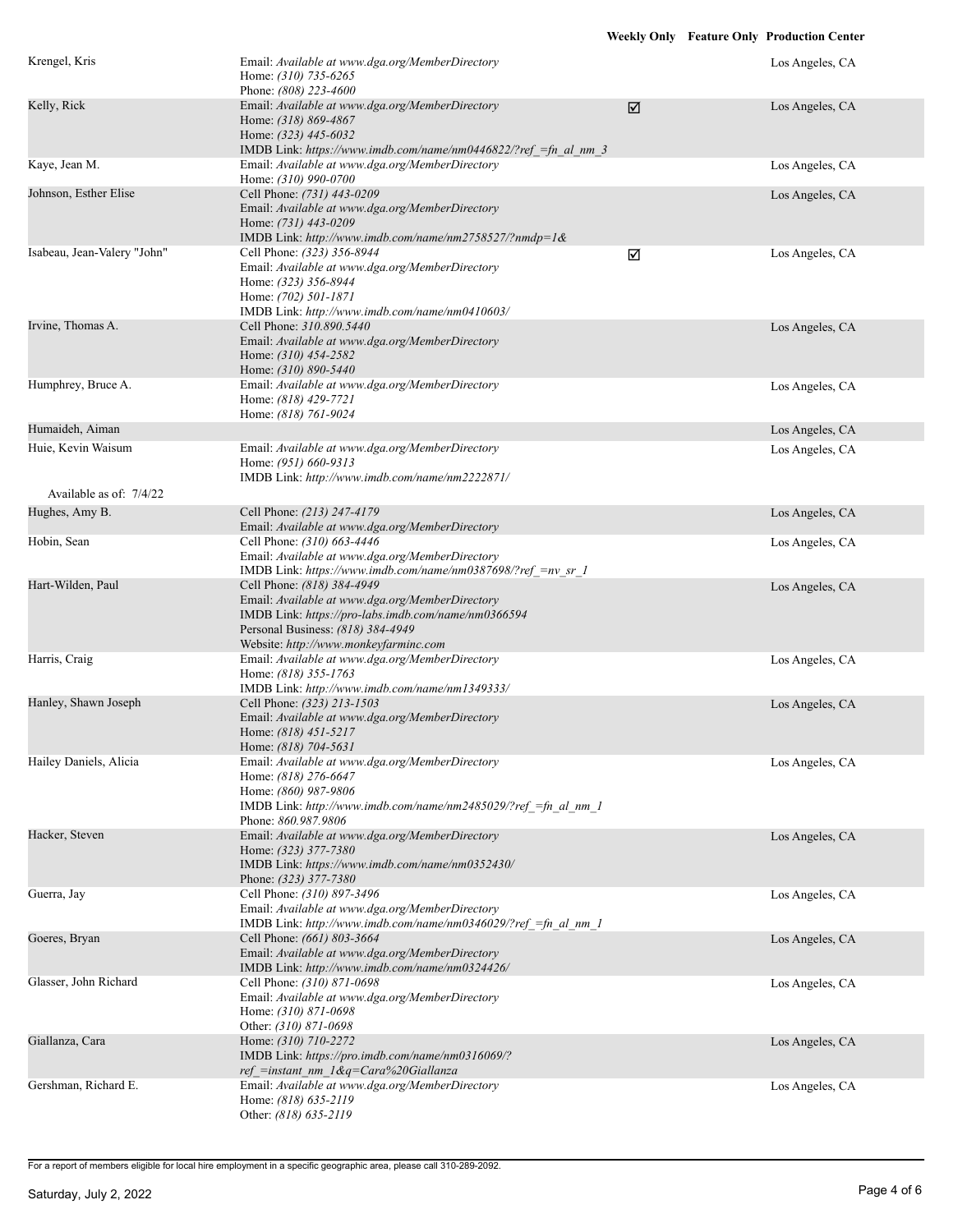| Freeman, Peter         | Cell Phone: +447774700747<br>Email: Available at www.dga.org/MemberDirectory<br>IMDB Link: https://www.imdb.com/name/nm0004204/?<br>$ref = nv sr srsg 0$<br>Website: https://www.freemanfilms.tv |   |   | Undecided, CA   |
|------------------------|--------------------------------------------------------------------------------------------------------------------------------------------------------------------------------------------------|---|---|-----------------|
| Frank, Jill            | Cell Phone: (310) 980-4410<br>Email: Available at www.dga.org/MemberDirectory<br>Home: (310) 398-3105<br>Home: (310) 980-4410                                                                    |   |   | Los Angeles, CA |
| Flinn, Andrew M.       | Cell Phone: 1 310 463-4470<br>Home: 1 310 463-4470<br>IMDB Link: http://www.imdb.com/name/nm0282360<br>Other: 011 44 7521485298                                                                  |   |   | Los Angeles, CA |
| Feder, Rick            | Email: Available at www.dga.org/MemberDirectory<br>Home: (310) 479-6410<br>Home: (310) 766-2299                                                                                                  |   |   | Los Angeles, CA |
| Falvey, Francis X.     | Email: Available at www.dga.org/MemberDirectory<br>Home: (407) 870-0108<br>Home: (407) 973-2168                                                                                                  |   |   | Los Angeles, CA |
| Etzweiler, Peter       | Email: Available at www.dga.org/MemberDirectory<br>Home: (608) 963-6330<br>IMDB Link: http://www.imdb.com/name/nm0262256/<br>Other: (608) 963-6330                                               |   |   | Los Angeles, CA |
| Ehrlich, Jodi          | Email: Available at www.dga.org/MemberDirectory<br>Personal Business: (323) 462-3456                                                                                                             |   |   | Los Angeles, CA |
| Dwiggins, David L.     | Email: Available at www.dga.org/MemberDirectory<br>Home: (818) 371-1884                                                                                                                          |   |   | Los Angeles, CA |
| Dore, Jacqueline       | Cell Phone: (207) 232-1123<br>Email: Available at www.dga.org/MemberDirectory                                                                                                                    |   |   | Los Angeles, CA |
| Dodds, Will            | Cell Phone: +447714244615<br>Email: Available at www.dga.org/MemberDirectory<br>IMDB Link: http://www.imdb.com/name/nm0002917/                                                                   |   |   | Undecided, CA   |
| Deyell, Peter R.J.     | Email: Available at www.dga.org/MemberDirectory<br>Personal Business: (310) 651-8215                                                                                                             |   |   | Los Angeles, CA |
| Danton, Steve          | Cell Phone: (310) 699-5544<br>Email: Available at www.dga.org/MemberDirectory                                                                                                                    | ☑ |   | Los Angeles, CA |
| D'Amato, Stephen J.    | Cell Phone: (310) 463-6575<br>Email: Available at www.dga.org/MemberDirectory<br>Home: (310) 463-6575                                                                                            |   |   | Los Angeles, CA |
| Crawford, Luke A.      | Cell Phone: (716) 969-3079<br>Email: Available at www.dga.org/MemberDirectory<br>Home: (716) 969-3079<br>IMDB Link: https://pro.imdb.com/name/nm2654291?<br>$ref = hm$ prof name                 |   | ☑ | New York, NY    |
| Corring, Doug          | Home: (310) 213-0569                                                                                                                                                                             |   |   | Los Angeles, CA |
| Chu, Alan              | Email: Available at www.dga.org/MemberDirectory<br>IMDB Link: https://www.imdb.com/name/nm0160799/?ref_=fn_al_nm_2<br>Phone: (323) 369-1976                                                      |   |   | Los Angeles, CA |
| Carpenter, Susan L.    | Cell Phone: (323) 216-6335                                                                                                                                                                       |   |   | Los Angeles, CA |
| Caproni, Rachel K.     | Email: Available at www.dga.org/MemberDirectory<br>Home: (415) 722-3138<br>IMDB Link: http://www.imdb.com/name/nm2116635<br>Website: http://rachelcaproni.com                                    |   |   | Los Angeles, CA |
| Cantley-Kashima, Kelly | Agency: Agency for the Performing Arts, Inc.: (310) 888-4200<br>Cell Phone: (818) 259-8989<br>Email: Available at www.dga.org/MemberDirectory                                                    |   |   | Los Angeles, CA |
| Busch, Dieter H.       | Email: Available at www.dga.org/MemberDirectory<br>Home: (626) 695-9681                                                                                                                          |   |   | Los Angeles, CA |
| Burrell, Dennis        | Email: Available at www.dga.org/MemberDirectory<br>Home: (310) 923-5332<br>IMDB Link: https://www.imdb.com/name/nm0123059/                                                                       |   |   | Los Angeles, CA |
| Burgess, Rob           | Email: Available at www.dga.org/MemberDirectory<br>IMDB Link: http://www.imdb.com/name/nm0121345/                                                                                                |   |   | Los Angeles, CA |
| Buck, J. Stephen       | Email: Available at www.dga.org/MemberDirectory<br>Home: (760) 402-5199                                                                                                                          | ☑ |   | Los Angeles, CA |
| Bordas, Arle           | Cell Phone: (917) 453-1537<br>Email: Available at www.dga.org/MemberDirectory<br>Home: (917) 453-1537                                                                                            |   |   | New York, NY    |